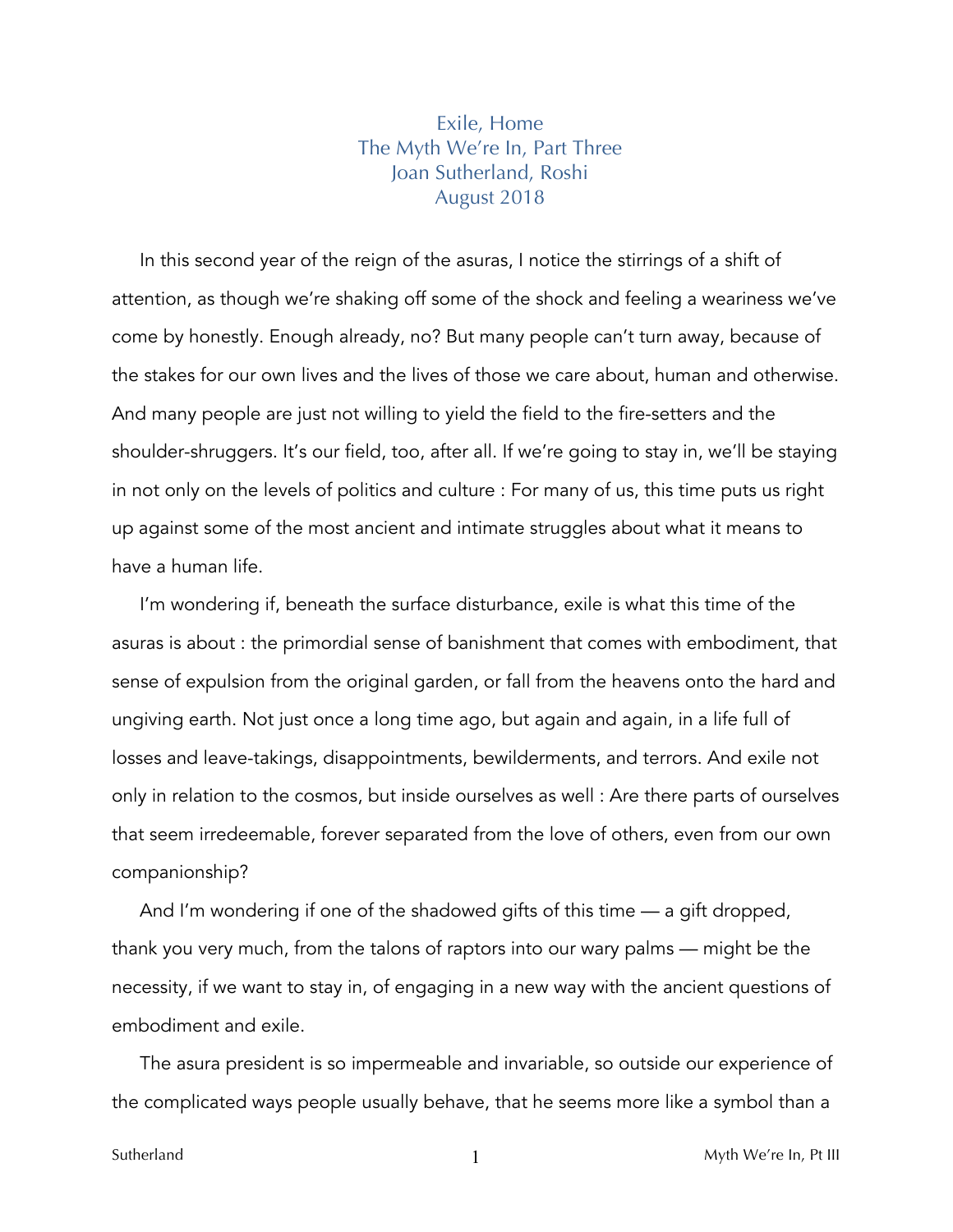person. As a person he is a failure of breathtaking thoroughness, and yet he has an enormous impact in the world and on our psyches. It's as though something transpersonal is happening here, as though an archetype of exile has appeared among us. The asura president has always been intent on banishing people and dividing our country from the rest of the world, but what glinting knife out of a Philip Pullman novel so severed his soul that he could separate parents and children who seek asylum at our gates? In that moment, he became the asura of exile.

Because we're dealing with an archetype, its qualities and characteristics are exaggerated to get our attention. The job of an archetype is to pursue us until we acknowledge the small, candlelit truths hidden inside its strobing neon package. Earlier I explored what some of those truths might mean for us as a country. Now we're turning to what they could mean for our own heart-minds. In everything that follows, the question is whether we recognize for ourselves any truths hidden behind the archetypal display. If we rescue them, is it possible that they could rescue us from the archetype's pursuit?

☸ ☸ ☸

We spoke before of the old stories, when gods and asuras lived together on the peaks of Mount Sumeru, and the gods grew tired of the asuras' constant belligerence. So the asuras were cast from the heavens, landing at the foot of the mountain, in our world. That sense of a fall from paradise into a world of sharp elbows and gutting limitations is a pretty common one among the great human stories, a way of explaining what Buddhists call *dukkha*, the unsatisfactoriness of this dream of a life. Some at least of our yearning for enlightenment, heaven, nirvana, utopia, and the lost city of Atlantis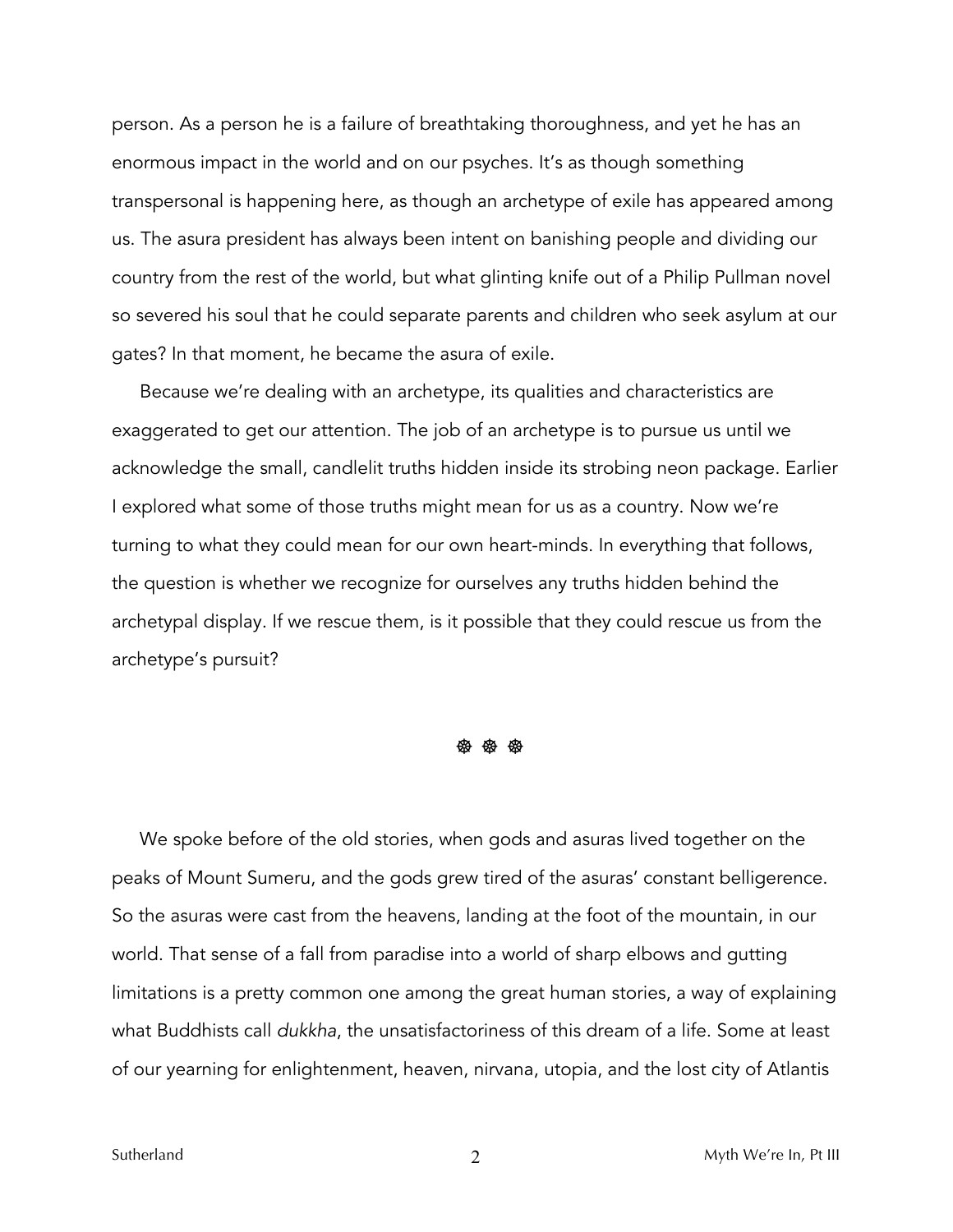comes from a desire to wake up in a different dream, the paradise we hope is our true home.

The asura of exile looks upon the world into which he's fallen and sees only wasteland, because there is only wasteland within him. From the self-banishment he renews every day, he turns a face towards us made of the pains of embodied life : its cruelty and indifference, the relentlessness and capriciousness of the many ways there are to hurt each other. He confronts us with what we sometimes fear about the world, and other people, and ourselves.

But we who do not see only wasteland, are we too in exile? Is the world a fundamentally dangerous place, as the asura needs us to believe? If it is only dangerous, we must fight to protect ourselves from it. If it is something more complicated than that, other ways of spending our time open up, other configurations of heart and mind. What if the world is, instead, incomplete, even wounded? What if, rather than our adversary, the world is something in need of our care? The archetype's grip loosens, and we trade the idea of a dangerous world for the risks of love. We begin the journey home, and the wounded world becomes something our lives might help to complete.

The asura of exile has decided to fight with everything all the time, which would be comical and then tedious if it weren't so damaging. I wonder if this is a cartoon version of some of our own fights, which up 'til now have seemed more nuanced and compelling than this. I'm not talking about the genuine struggles that bring dignity and depth, warrior marks and cracked open hearts, but the lesser fights — the knee-jerk reactions, unexamined prejudices, killing certainties, poisonous suspicions, defenses against no known enemy — that distract us from the struggles that matter.

If we're willing to concede a little something about the nobility of our lesser fights, we might gain something worth the loss : The asura of exile shows no signs of

Sutherland 3 Myth We're In, Pt III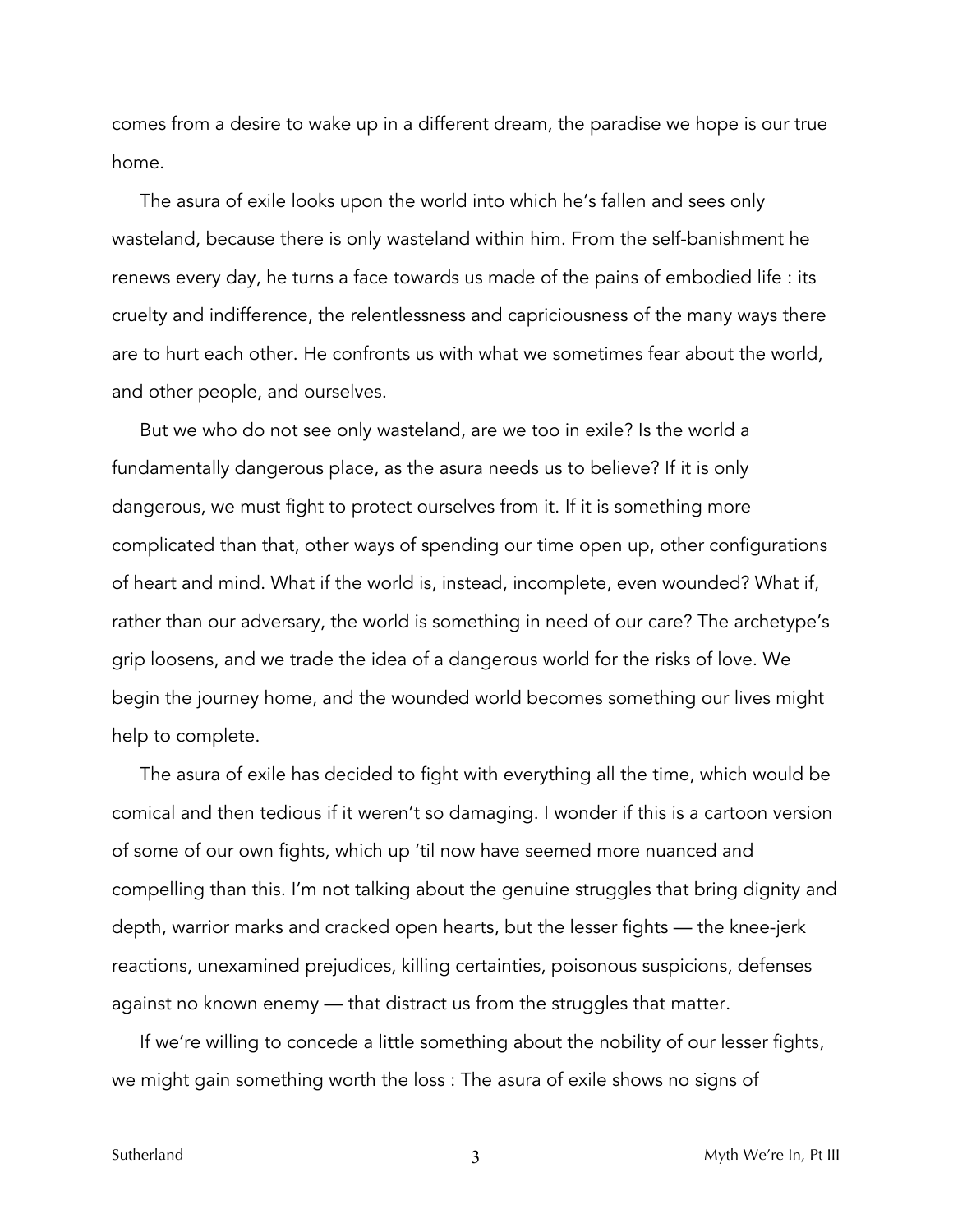exhausting his own fight with life, but maybe he'll exhaust ours. Can we take the epic chronicles of our conflicts quite as seriously once we've lived so long with the cartoon version? Might we, in some worn down, holy moment of homecoming, say *Enough already, no?* This is too much to ask the bruised world to bear, and I just can't keep it up anymore.

The asura of exile has an inward-gazing face, too, and it unerringly finds the part of ourselves we fear will bind us to our suffering : the monster within that will never transform, never become a protector of others, or even of ourselves. Is there a part of ourselves we've tried to banish, unable to offer it a home, even on the outskirts of our hearts? This is the old wound around which new wounds gather, the original sin, the hard mass that stops us from breathing deeply, what's behind the uneasily closed door or the elaborate battlement. It's what outlives therapy and meditation and new diets, what we believe is in the way of happiness. Are we destined to carry this unborn thing around with us forever?

The asura of exile pushes on these ancient bruises until they throb. We too are wounded, we too are incomplete. We too are in need of our care. But we have one thing the asura of exile lacks, and it is the one thing that makes all the difference : We can be rescued and mended by love. The love that comes to get us — all the ways we're welcomed, cared for, consoled, and inspired by people, nature, art, the vastness. The love we pour out to others, the warmth we let seep into the discontented places inside us. The mending will likely be incomplete : We will bear scars. But we'll have refused self-banishment and chosen the risks of love, chosen this wounded world as home.

☸ ☸ ☸

Sutherland and the state of the state of the state of the Myth We're In, Pt III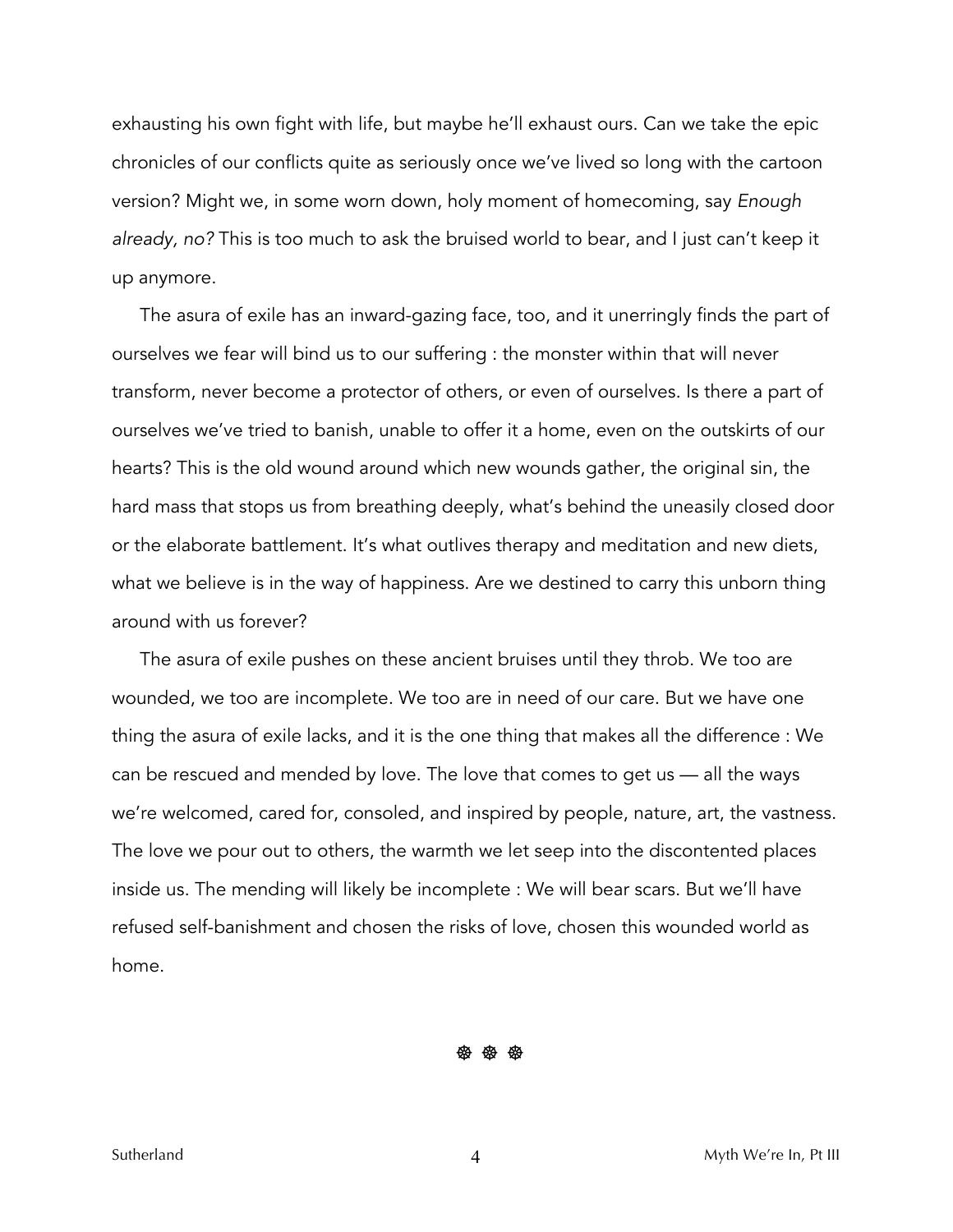The asura of exile is full only of exile, but we are not. We also carry home inside us— not just as a memory of paradise lost, but as a felt experience of what any moment might open into. We know what it's like when the habits of exile drop away, leaving us, simply, returned — to ourselves, to others, to a world that goes on forgiving us for finding it unforgivable.

Perhaps we're all survivors of a shipwreck, but it is possible to save what we can from the waves to furnish the huts we build together on the beach. Perhaps it is enough to say : I don't know why the boat sank. But I am home here, on the beach, with the silver spoons and tattered sails and casks of hardtack we salvaged from the wreck. We build our huts, hang the majestic, useless ship's wheel on the wall, sit out under a sky filled with stars. It is a beginning, and the stars are beautiful.

Shipwrecked Odysseus washed up on a beach and prayed for mercy, which found him there. Rilke said we should repay that mercy by praising this world to a blind angel, spirit of that place we were never actually expelled from, who walks among us but needs to be reminded, because her eyes are filled with interstellar night, of the small wonders of our beach. Take the angel by the hand and show her, take yourself by the hand and remember : "Perhaps we are *here* in order to say : house, / bridge, fountain, gate, pitcher, fruit tree, window …"1 How poignant — and how essential — the simple recitation of the facts of the gate and the fruit tree are, in this time of so much lying. And they, in turn, will recite *us :* The merciful facts of this dream of a world whisper *our* names, anchoring us here, against the winds of exile.

A man I knew a long time ago was co-owner of a boat. He was out of the country once when he received a rather startling telegram from the other owner : "DON'T WORRY | STOP | SALVAGE OPERATIONS UNDERWAY." Don't we sometimes feel as he did, in this

 $\overline{a}$ 

<sup>1</sup> from *The Ninth Duino Elegy*, translated by Stephen Mitchell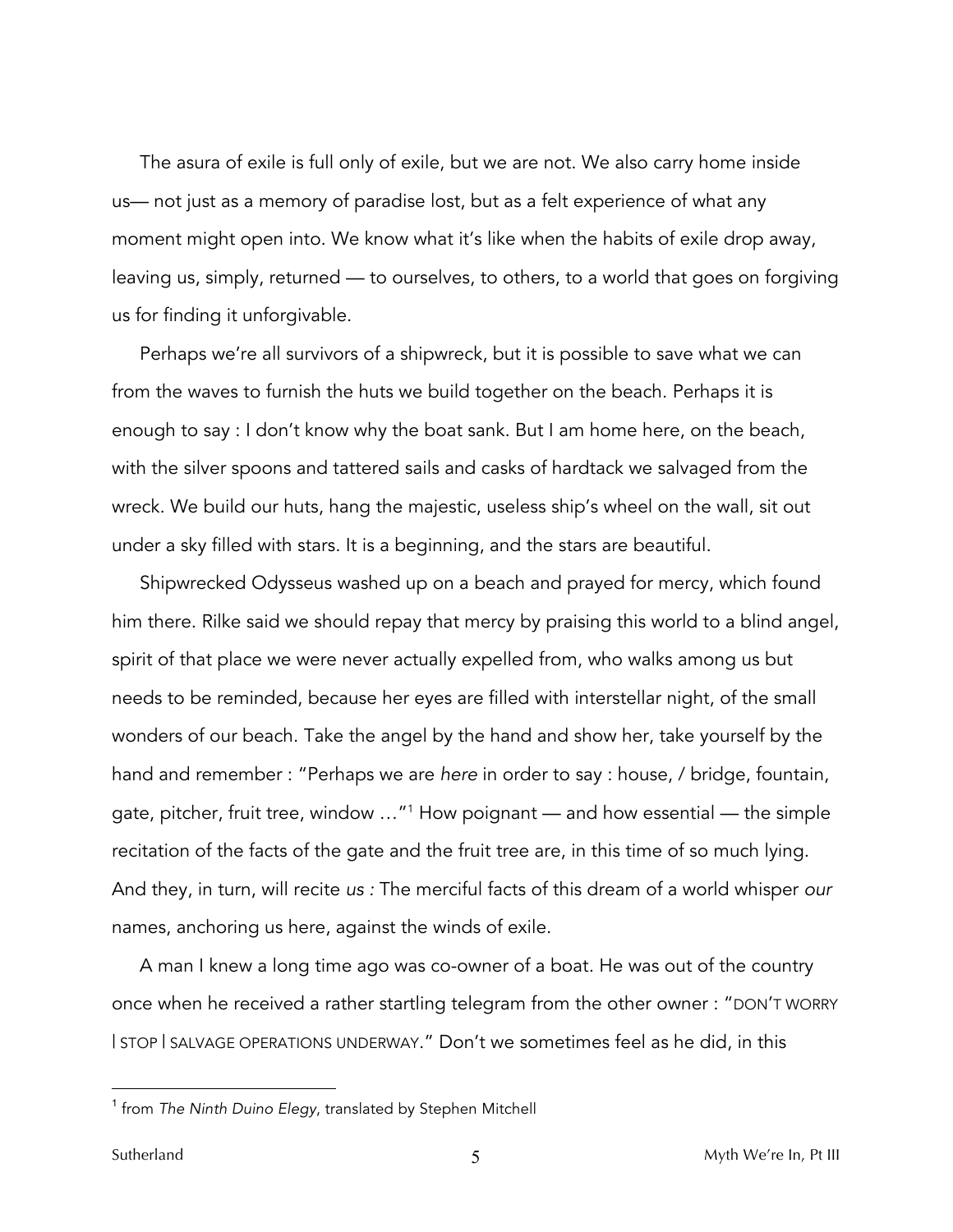dream of a world, on this shipwreck beach, that a previous, essential message must have gone astray? Isn't that ghostly message from a lost world, the one that contains the most important information, what we spend so much of our lives yearning for?

And yet here we are in a world made of second telegrams and salvage operations. To salvage means to save. Who is saving whom? As much as we might feel, in a time like ours, that we move from one salvage mission to the next, are we not also touched by the world's own saving operations? We sing small songs of mercy and praise, and hear them sung back to us; we make home and welcome others to it, mend what can be mended and find new uses for the broken. From time to time, we put aside worry : Salvage operations underway.

A world in which the first telegram has gone astray is by its nature incomplete, and the ways we keep bumping into that incompleteness can give rise to sorrow. The asura of exile cannot bear that sorrow and so remains marooned on the other side of salvage operations, paralyzed by an immature rage. One of the most powerful antidotes for whatever rage, disappointment, or sense of betrayal we too carry within us is to let that sorrow ripen.

Years ago I worked with someone who was a forceful personality, not necessarily given to detail. She was very depressed. One night she came to me and said she'd become aware of a miraculous thing : Sitting in a group of people, she'd suddenly noticed that everybody's chest rises and falls as they breathe, just as hers did. When she said that, I knew she was going to be okay, not because she was suddenly undepressed, but because her sorrow was becoming tenderness.

That tenderness knows the world is incomplete, but not in the sense of lacking something : The world is not-yet-completed, a work in progress, full of the moving persistence of things in the face of struggle and setback. It's so hard, being alive, and we go on doing it. Every day sunlight sweeps across the planet, and in a wave

Sutherland 6 Myth We're In, Pt III